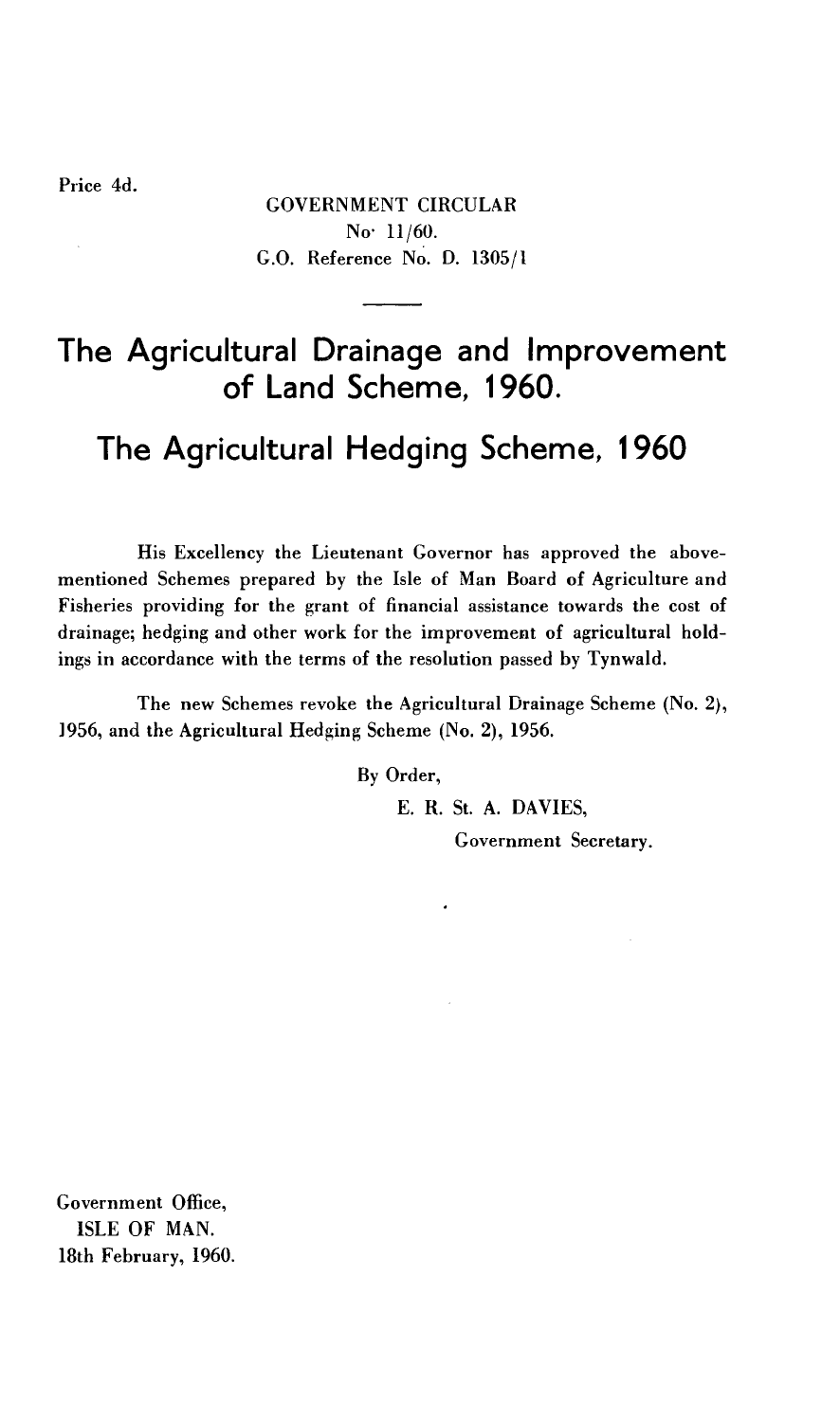## THE ISLE OF MAN BOARD OF AGRICULTURE AND FISHERIES

### THE AGRICULTURAL DRAINAGE AND IMPROVEMENT OF LAND SCHEME

1. The Isle of Man Board of Agriculture and Fisheries, 3 Hill Street, Douglas, hereinafter referred to as " the Board " are prepared to receive applications for assistance to meet outlays incurred on certain improvements to farm holdings.

 $\mathsf I$  $\frac{1}{2}$ 

2. The assistance will take the form of a grant not exceeding 50 per cent of the cost of —

- (a) Wages, materials and hire of machinery for the drainage of agricultural land, including hill drainage and such preliminary operations as the quarrying, breaking, and the cartage of the necessary stones. Drains may be constructed with stones, tiles, or in such other recognised manner as will ensure permanent benefit, and shall include mole drains, also the improvement of ditches and water-courses including the diversion of water from existing water-courses to fields in their proximity and the cost of piped water from Service Mains. Outlays on boots and tools are excluded but, in exceptional cases, protective fencing will be considered eligible.
- (b) The improvement of farm holdings by the stubbing of gorse, and like agricultural improvements or reclamation of a like nature exclusive of fencing and hedging, the construction of farm roads, and the improvement of sea embankments.
- (c) W ages  $P^{\text{all}}$ , materials used, and the hire or use of machinery (including the cost of spreading lime by the suppliers thereof) for bringing back agricultural land into satisfactory grazings or into a state of being capable of cultivation, and for the improvement of agricultural land by the clearing of gorse and reclamation of a like nature — including the cutting of heath, ling, bracken and herbage — to provide improved grazings, and for the extermination of bracken by chemical means.

3. Applications will be considered from owners or occupiers of land which is wholly or in part agricultural or pastoral. Owners of adjoining land may submit joint co-ordinated schemes of work deemed to be eligible for assistance in accordance with the conditions of this Scheme. Full details of the proposed work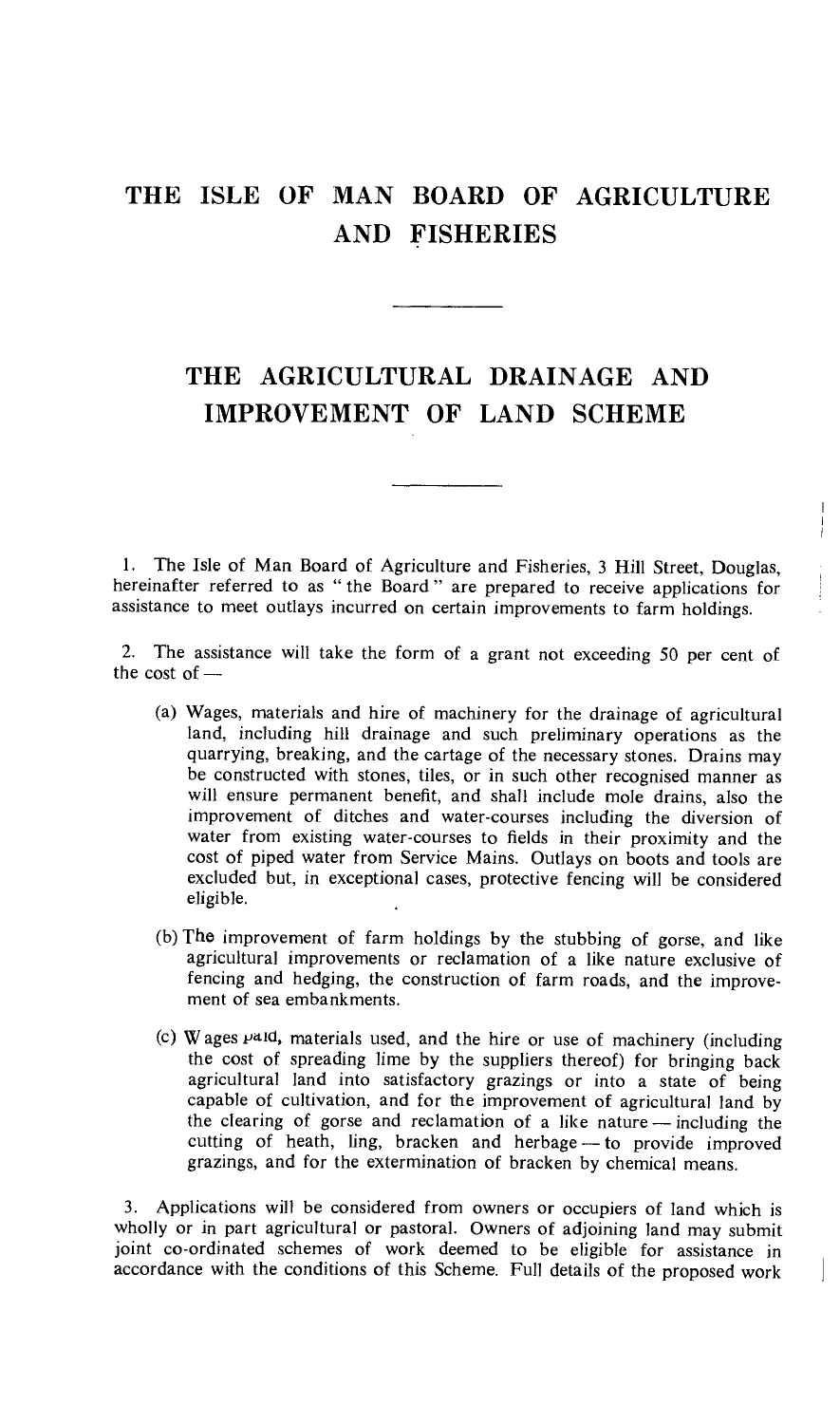on such joint co-ordinated schemes will require to be set out on the application form.

4. In the event of land being reclaimed by mechanical means and the gorse, heath, ling, bracken and/or herbage cut to ground level therefrom, the land so reclaimed shall be eligible for grant under the Improvement of Grassland Scheme provided that lime and other fertilisers and approved seeds are applied in accordance with directions from the Agricultural Organiser subsequent to a soil analysis and that cultivations as required by the Agricultural Organiser are carried out.

5. Works in respect of which it is intended to apply for assistance shall not be commenced until the Board has notified its approval in writing. The Board may require that the work shall be completed in a reasonable time.

6. Claims for payment for approved works must be submitted to the Board on the prescribed form and applicants who fail to comply with this condition shall render themselves liable to forfeiture of grants.

7. Men to be employed under this Scheme if agricultural workers shall be paid at the rate of wages and for the number of hours stipulated in the Agricultural Wages Order applicable to this Isle, and where full board and lodging are provided the value assigned thereto shall not exceed 50 per cent of the wages paid, but if they are not agricultural workers the men to be employed shall be paid at wages based on local market rates.

8. Applications shall be made on a form to be supplied by The Isle of Man Board of Agriculture and Fisheries, and the undermentioned information submitted :—

- (a) Name and Address of applicant.
- (b) Farm on which work is to be carried out.
- (c) Whether applicant is the owner, owner-occupier, or tenant of the holding in respect of which assistance is required.
- (d) Total acreage of holding.
- (e) Details of proposed work, and area of land to be improved.
- (f) Total estimated cost of proposed work.
- (g) Total estimated cost of labour on proposed work.
- (h) The nature of the holding and whether it is ploughed up and cultivated or to be ploughed up and cultivated, in accordance with the rules of good husbandry.
- (i) Number of additional men it is proposed to employ.
- (j) Estimated length of time required to complete proposed work.
- (k) Date on which it is proposed to start the work.

9. Grants will not be paid in respect of personal services of applicants. Approved expenditure in respect of normal staff, as well as outside labour, will be eligible for grant. If the work is carried out by contract or on a piece work basis by a contractor at wages based on local market rates, such work will be eligible for grant. An accurate plan drawn to a 25-inch scale showing any closed drainage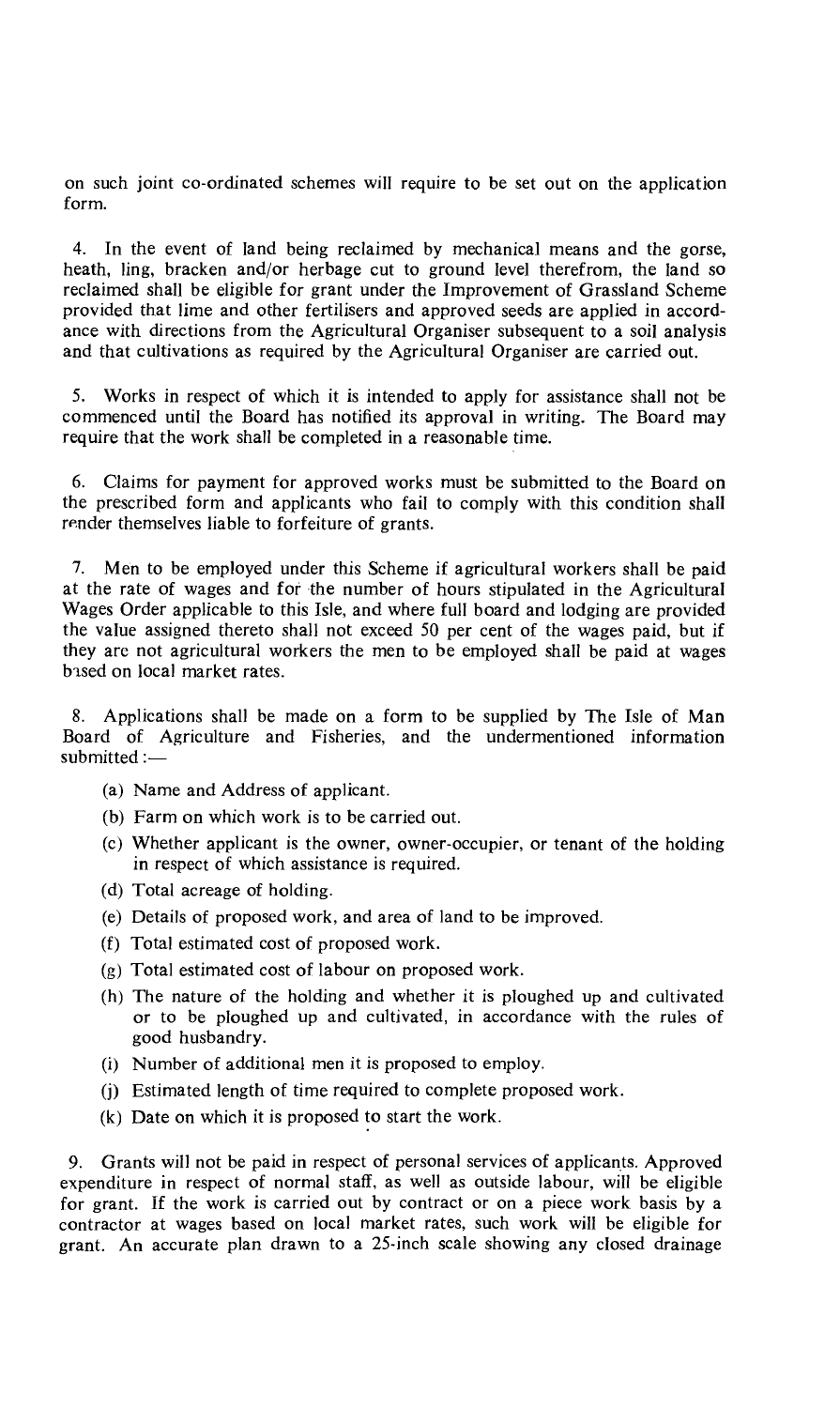system whether or not laid down with the aid of grants, together with the measurement thereof as certified by a qualified surveyor, must be submitted if desired by the Board. The approved cost of the preparation of the plan and for any supervision by a qualified surveyor of work done will rank for grant.

Claims for payment of grant shall be submitted on a form supplied by the Board and shall be lodged with the Board on completion of the work. Detailed vouchers showing the whole cost of the relative work must accompany a claim. Wage vouchers in respect of outside labour must be signed by the workmen employed and show the rate of pay and period covered by each payment. Claims in respect of work carried out by normal staff must be supported by a statement signed by the men concerned that they have carried out the work in question and worked the number of hours specified in the claim on such work. Employers' contributions for National Insurance are eligible for grant.

10. The Board . reserves the right to pay grant based on a valuation of the completed work.

11. Before approving Schemes, the Board will arrange for an inspection to be made by a duly authorised person who will furnish a report thereon, and similarly on the completion of the work.

The Board reserves the right to carry out any inspections which are deemed necessary during the progress of the work.

12. The Board may refuse to approve any application without giving any reason for such refusal.

- 13. Any decision of the Board under this Scheme shall be final and conclusive.
- 14. (i) This Scheme shall come into force on 1st January, 1960, and may be cited as " The Agricultural Drainage and Improvement of Land Scheme,  $1960."$ 
	- (ii) The Agricultural Drainage Scheme (No. 2), 1956, is hereby revoked.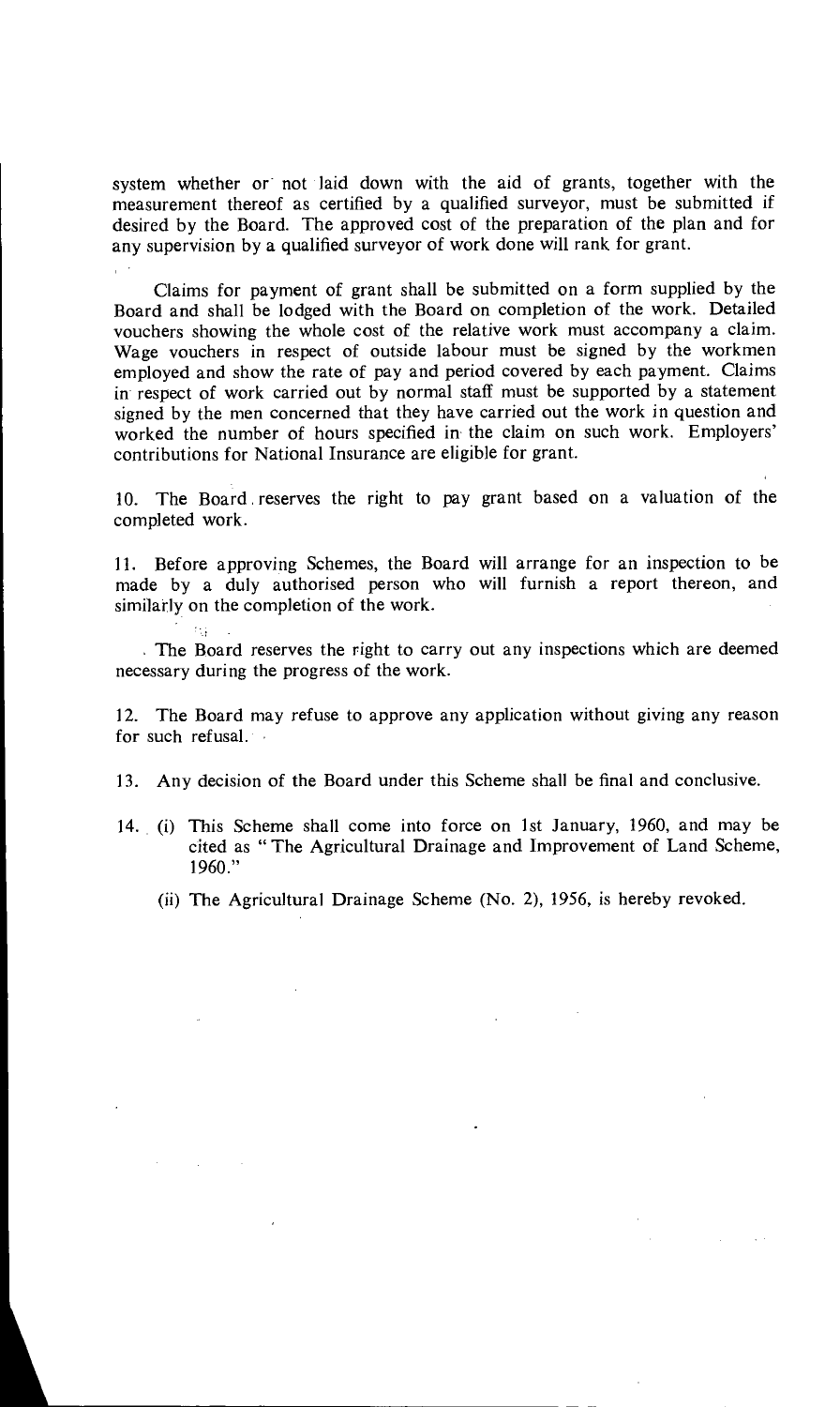### THE AGRICULTURAL HEDGING SCHEME, 1960

1. The Isle of Man Board of Agriculture and Fisheries, 3 Hill Street, Douglas, hereinafter referred to as " the Board " are prepared to receive applications for assistance to meet outlays incurred on fencing and hedging, other than normal maintenance of existing hedges and fencing.

2. The assistance will take the form of a grant not exceeding 50 per cent of the cost of :—

- (a) any additional labour engaged by the applicant from the Register of Unemployed Men kept by the Employment Exchange, Noble's Hall, Douglas, provided always that such additional labour  $-$ 
	- (i) shall be paid at the same rate as other agricultural workers engaged on the holding of the applicant, and
	- (ii) shall work the minimum number of hours stipulated for agricultural workers ;
- (b) a contractor who without other assistance is working on an approved scheme, or any labour engaged by a contractor from the Register of Unemployed kept by the Employment Exchange, Noble's Hall, Douglas ;
- (c) the cost of materials and such preliminary operations as the quarrying, breaking and cartage of the necessary stones for the repair of hedges, but grants will not be paid in respect of the personal services of applicants ;
- (d) any labour regularly employed by the applicant if such labour is engaged on fencing and hedging (other than normal maintenance of existing hedges and fences) to enclose land improved under Article 2 (c) of the Agricultural Drainage and Improvement of Land Scheme.

Any additional labour engaged under this Scheme shall be employed for a definite period of not less than two weeks, and the man or men so employed may be used for general farm work so as to release regular workers on the holding for fencing and hedging as governed by this Scheme.

3. In the event of a grant being paid for fencing under this Scheme, such amount shall be recovered by the Government Treasurer under due process of law, or deducted by him from the subsidies and grants due to the person concerned under any other Scheme, if the wire and/or posts involved are removed from the improved land without the approval of the Board.

4. Where full board and lodging are provided the value assigned thereto shall not exceed 50 per cent of the wages paid.

5. Applications will be considered from owners or occupiers of land which is wholly or in part agricultural or pastoral, and ploughed up and cultivated or to be ploughed up and cultivated, in accordance with the rules of good husbandry as defined by Section 2 subsection (1) of the Agricultural Holdings Act, 1936. Owners of adjoining lands may submit a joint co-ordinated Scheme of work which is deemed to be eligible for assistance in accordance with the conditions of this Scheme. Full details of the proposed work on such joint co-ordinated Schemes will require to be set out on the application form.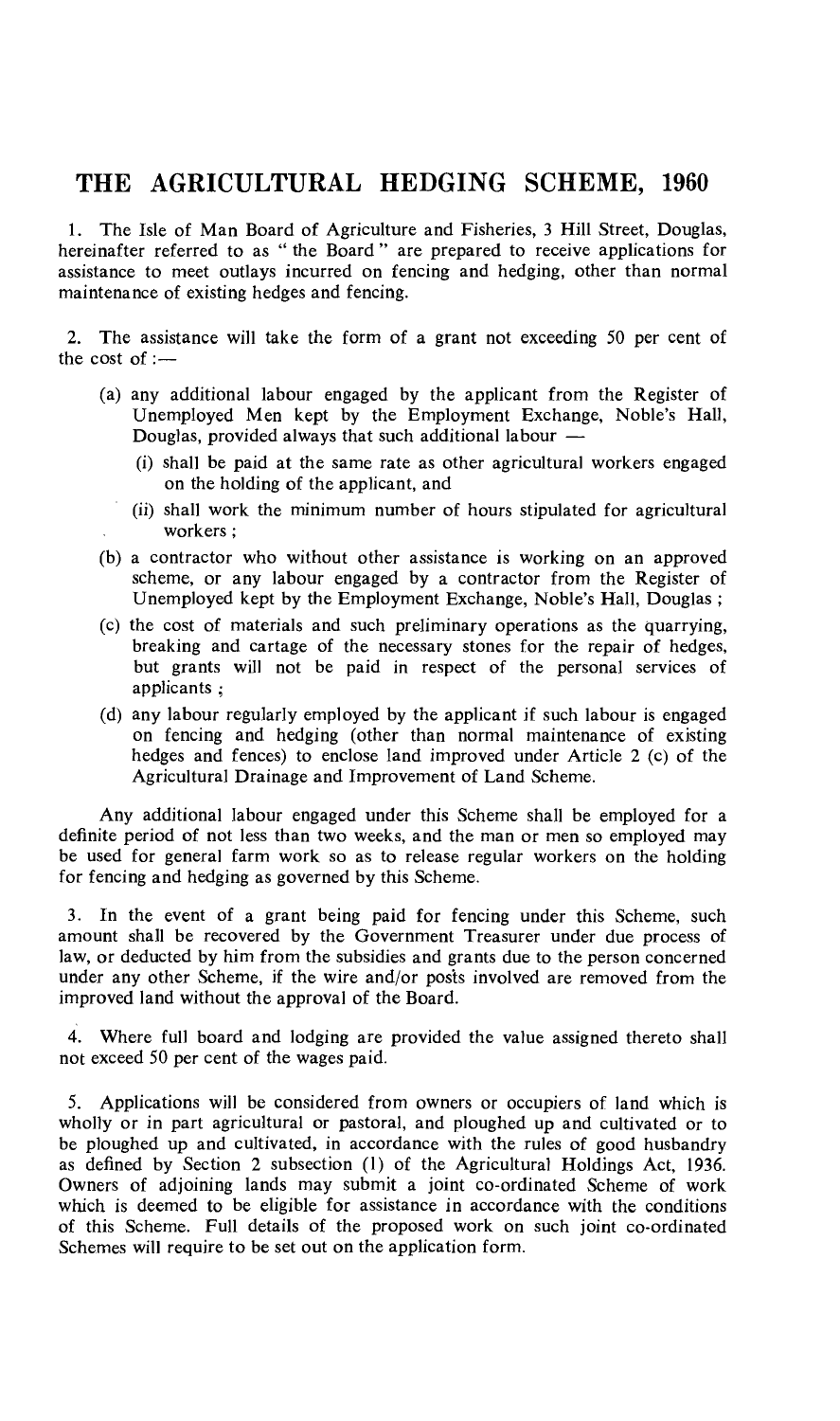6. Works in respect of which it is intended to apply for assistance shall not be commenced until the Board has notified its approval in writing. The Board may require that the work shall be completed in a reasonable time.

7. Claims for payment for approved works must be submitted to the Board on the prescribed form and applicants who fail to comply with this condition shall render themselves liable to forfeiture of grants.

8. Applications shall be made on a form to be supplied by The Isle of Man Board of Agriculture and Fisheries, and the undermentioned information submitted :—

- (a) Name and address of applicant.
- (b) Farm on which work is to be carried out.
- (c) Whether applicant is the owner, owner-occupier, or tenant of the holding in respect of which assistance is required.
- (d) Total acreage of holding.
- (e) Details of proposed work, and the area of land to be improved.
- (f) Total estimated cost of proposed work.
- (g) Total estimated cost of labour on proposed work.
- (h) The nature of the holding and whether it is ploughed up and cultivated or to be ploughed up and cultivated, in accordance with the rules of good husbandry.
- (i) Number of additional men it is proposed to employ.
- (j) Estimated length of time required to complete proposed work.
- (k) Date on which it is proposed to start the work.

9. Claims for payment of grant shall be submitted on a form supplied by the Board and shall be lodged with the Board on completion of the work. Detailed vouchers showing the whole cost of the relative work must accompany a claim. Wage vouchers must be signed by the workmen employed and show the rate of pay and period covered by each payment, together with a statement that the men have carried out the work stipulated in the vouchers and have worked the number of hours specified in the claim on such work. If the worker or workers engaged under this scheme are utilised for general farm work to release permanent employees for hedging and fencing, approved in accordance with Article 5 hereof, then the permanent men so diverted shall in like manner sign and certify the number of hours and rate of payment made for the hedging and fencing involved. Employers' contributions for National Insurance are eligible for grant.

10. The Board reserves the right to pay a grant based on a valuation of the completed work.

11. Before approving schemes, the Board will arrange for an inspection to be made by a duly authorised person who will furnish a report thereon, and similarly on the completion of the work. The Board reserves the right to carry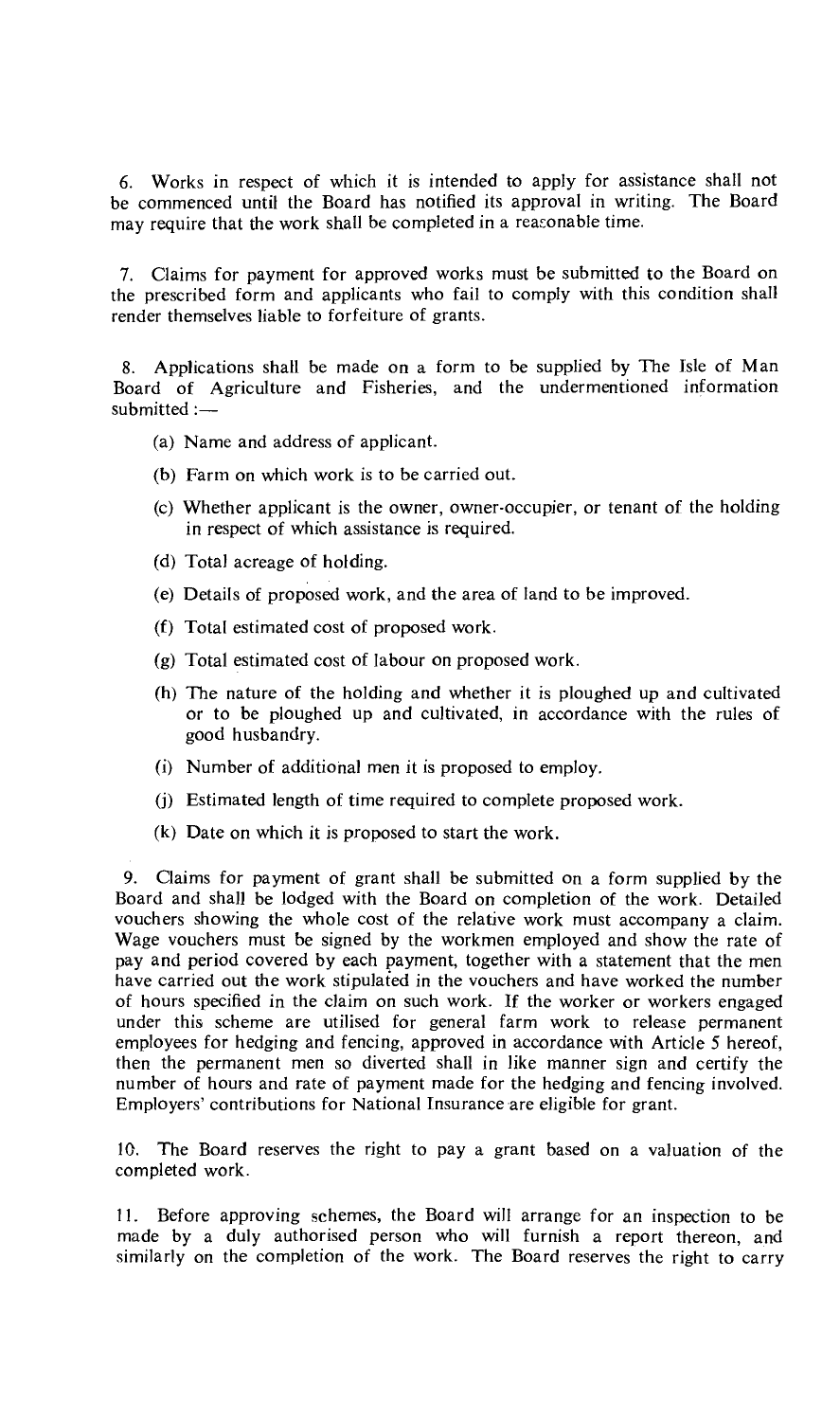out any inspections which are deemed necessary during the progress of the work.

12. The Board may refuse to approve any application without giving any reason for such refusal.

- 13. Any decision of the Board under this Scheme shall be final and conclusive.
- 14. (i) This Scheme shall come into force on 1st January, 1960, and may be cited as the " Agricultural Hedging Scheme, 1960."
	- (ii) The Agricultural Hedging Scheme (No. 2), 1956, is hereby revoked.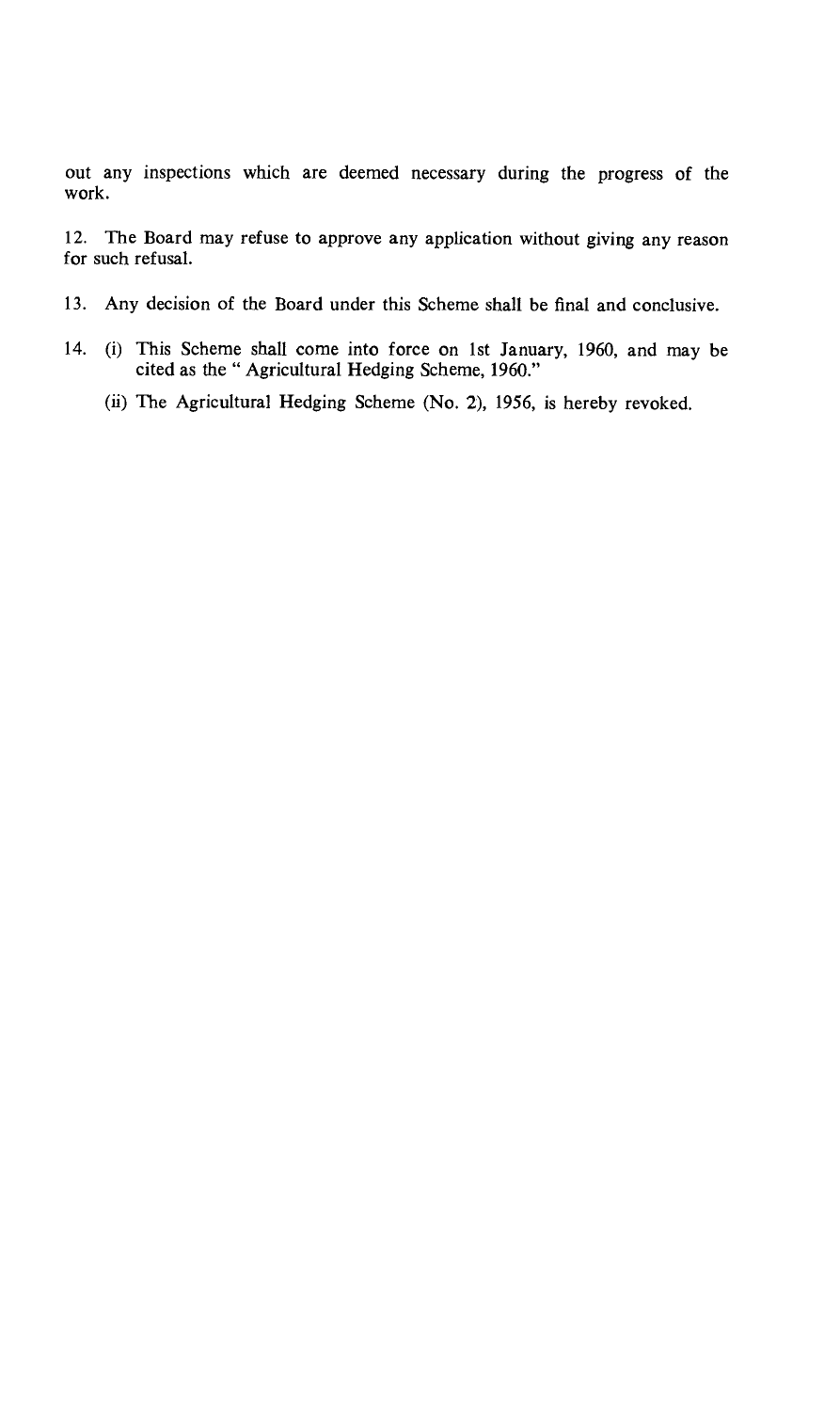Government Circular No. 12/60. (Amended). Government Office Ref. No. 2803/27.

#### **ISLE OF MAN TO WIT.**

By His Excellency Sir RONALD HERBERT GARVEY, K.C.M.G., K.C.V.O., M.B.E., Lieutenant Governor of the said Isle etc.. etc.. etc.. etc. Lieutenant Governor of the said Isle.

#### **• NATIONAL HEALTH SERVICE (ISLE OF MAN)**

#### **The National Health Service (Isle of Man) (Superannuation) (Amendment) Regulations, 1960.**

I, the said Lieutenant Governor, in exercise of the powers conferred on me by sub-section (1) of section 54 of the National Health Service (Isle of Man) Act, 1948, and of all other powers enabling me in that behalf, hereby make the following regulations :—

#### **Citation and Commencement.**

**1.—(1)** These regulations may be cited as the National Health Service (Isle of Man) (Superannuation) (Amendment) Regulations, 1960.

(2) The National Health Service (Isle of Man) (Superannuation) Regulations, 1955 and these regulations may be cited together as the National Health Service (Isle of Man) (Superannuation) Regulations, 1955 to 1960.

(3) These regulations shall come into operation on the 1st day of August, 1960.

#### **Interpretation.**

**2.—(1)** In these regulations, unless the context otherwise requires :-

"the principal regulations" means the National Health Service (Isle of Man) (Superannuation) Regulations, 1955;

"excepted officer" means a person who at the date when he ceases to be employed or ceases to be an officer without ceasing to be employed is entitled to reckon as service for the purpose of the principal regulations any period prior to the date of coming into operation of these regulations, being a period during which he was an officer or was subject to any regulations for the time being in force under section 67 of the National Health Service Act, 1946 of the Imperial Parliament, section 66 of the National Health Service (Scotland) Act, 1947, or section 61 of the Health Services Act (Northern Ireland), 1948, and has not since the date of coming into operation of these regulations been engaged in any employment mentioned in sub-paragraphs (b). (c) or (d) of paragraph (3) of regulation 13 of the principal regulations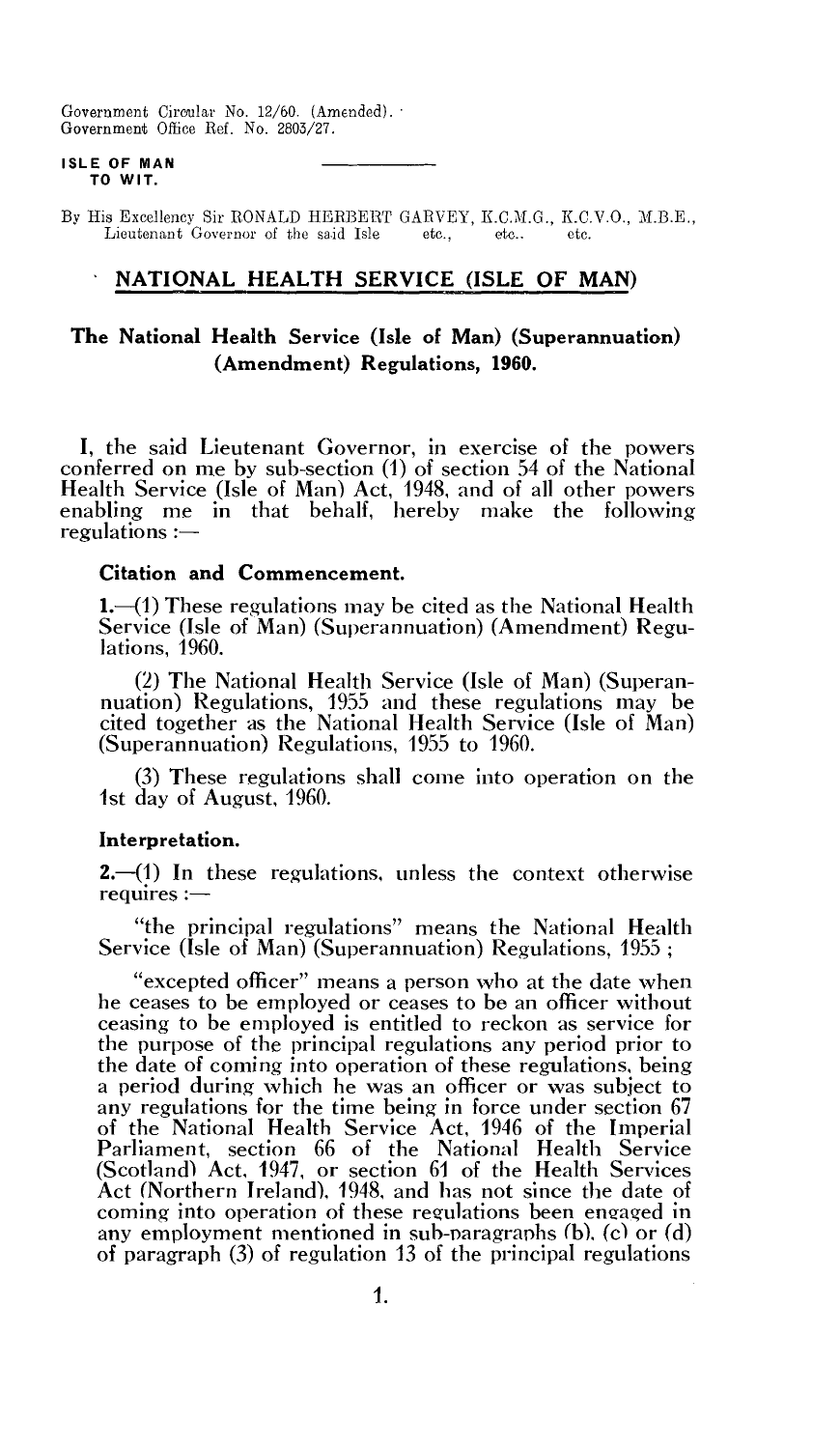other than employment in which he was subject to regulations under either of the said sections of the said Acts :

Provided that for the purpose of this definition no account shall be taken of any service which becomes reckonable by the making of additional contributory payments ;

and words and expressions used have the same meanings as in the principal regulations.

(2) The Interpretation Act, 1949 applies to the interpretation of these regulations as it applies to the interpretation of an Act of Tynwald.

#### **Supplementary contributions by employing authorities.**

**3.—(1)** Subject to the provisions of this regulation, there shall be paid by every employing authority in respect of every officer for whom the authority are liable to contribute under regulation 4 of the principal regulations a contribution, supplementary to that payable under the said regulation 4, equal to one and one-half per cent of the officer's remuneration which is for the time being taken into account for the purposes of the said regulation 4, being remuneration which is paid or is deemed to have been paid after the coming into operation of these regulations.

(2) The provisions of paragraphs (6) and (7) of the said regulation 4 (which relate to the mode of payment of contributions, and the payment of contributions during periods of national service) shall apply in relation to the supplementary contribution payable under paragraph (1) of this regulation as they apply in relation to contributions payable under the said regulation 4.

#### **Return of contributions.**

**4.—Regulation** 18 of the principal regulations (which provides for the return of contributions in certain circumstances) shall cease to apply to any person who is not an excepted officer and in relation to any such person the said regulation 18 shall apply as amended and set out hereunder : $-$ 

"18.—(1) The following persons shall be entitled to receive from the Treasurer a sum equal to the amount of their contributions together with compound interest thereon—

(a) every officer who, before becoming entitled to a pension, retiring allowance, injury allowance or short service gratuity, ceases to be employed by an employing authority for any reason other than his voluntary resignation or his resignation or dismissal in consequence of inefficiency or an offence of a fraudulent character or misconduct, and who holds no other employment in which he is an officer ;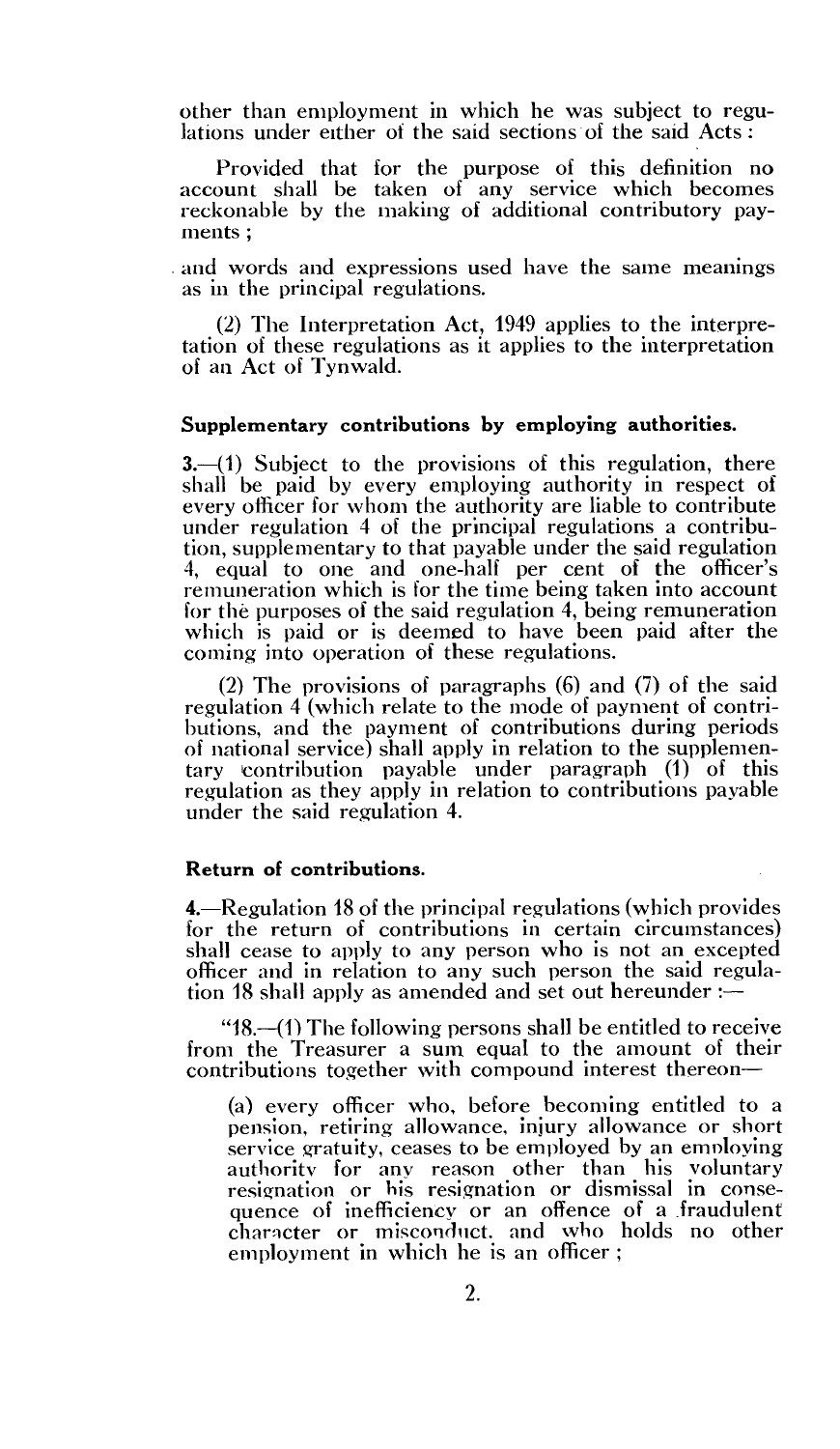(b) every person who, though not ceasing to be employed, ceases (otherwise than at his own request) to be an officer to whom these regulations apply :

Provided that if any of the contributions were made under an enactment or scheme in the benefits of which the person participated before being an officer, and the officer has ceased to be employed in circumstances in which under that enactment or scheme those contributions would not have been returnable, or would have been returnable or might have been returned without interest, no interest shall be calculated on the contributions so made up to the date on which he became an officer.

(2) The following persons shall be entitled to receive from the Treasurer a sum equal to the amount of their contributions—

(a) every officer who, before becoming entitled to a pension, retiring allowance, injury allowance or short service gratuity, ceases to be employed by an employing authority by reason of his voluntary resignation or his resignation or dismissal in consequence of inefficiency or an offence of a fraudulent character or misconduct, not being such an offence or grave misconduct in connection with the duties of, or otherwise in relation to, his employment and who holds no other employment in which he is an officer ; and

(b) every person who, though not ceasing to be employed, ceases at his own request to be an officer to whom these regulations apply.

(3) if an officer ceases to be employed by an employing authority by reason of his resignation or dismissal in consequence of an offence of a fraudulent character or of grave misconduct, being such an offence or such misconduct in connection with the performance of the duties of, or otherwise in relation to, his employment and is not entitled to a pension, retiring allowance, injury allowance or short service gratuity, the Treasurer in consultation with the Board and with the approval of the Governor, may, if he thinks fit, return to him or pay to his spouse or any dependant a sum equal to the whole or a part of his contributions.

(4) If an officer dies, and no death gratuity is payable in respect of his death, his personal representatives shall be entitled to receive from the Treasurer a sum equal to the amount of his contributions together with compound interest thereon.

 $(5)$  In this regulation the word "contributions" has the meaning assigned to it by paragraph (7) of regulation I of the principal regulations, but only in so far as any sums included in that definition have not been returned to and retained by the person and are attributable to service which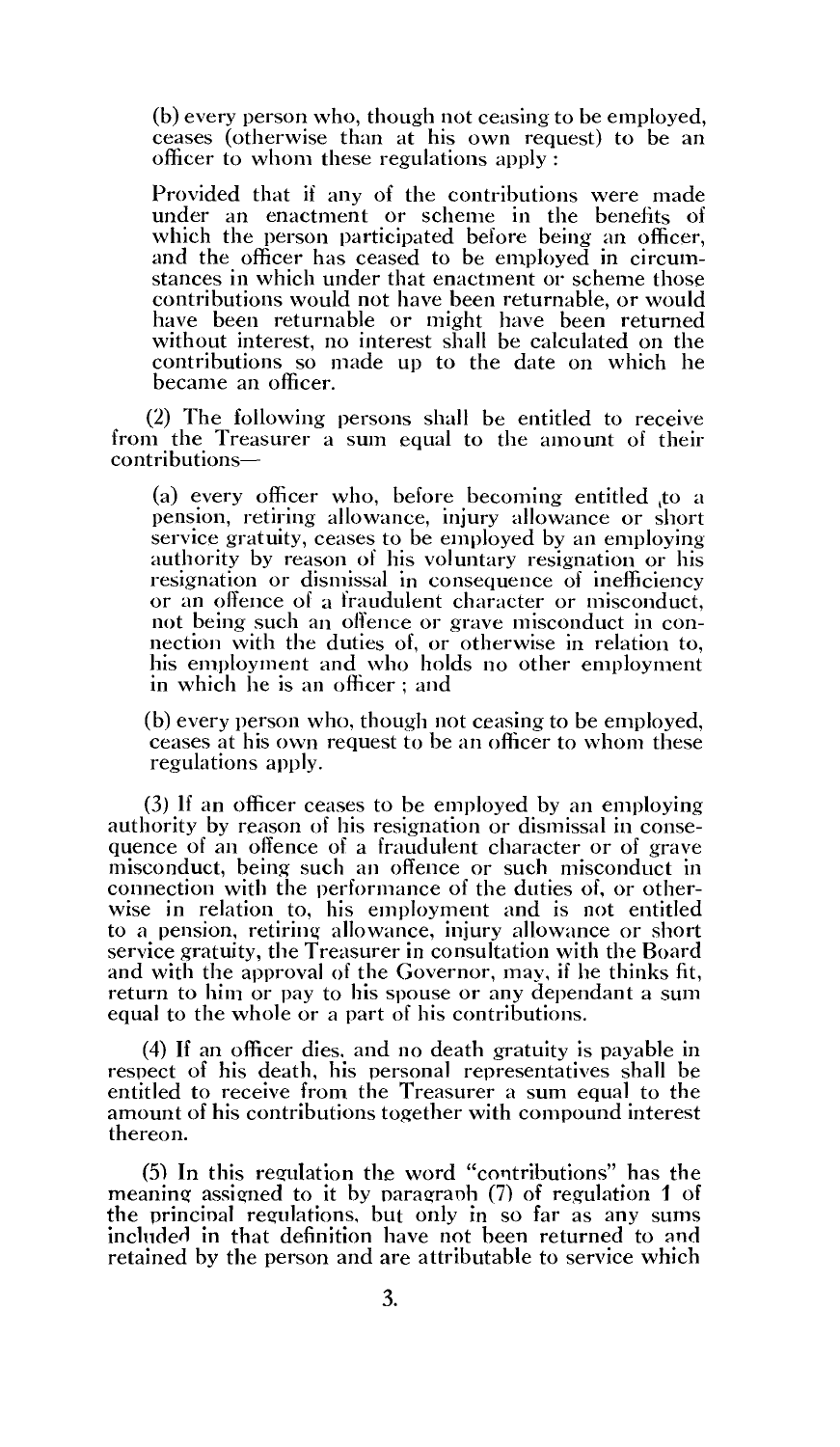might have been reckoned under these regulations in relation to the employment he has ceased to hold or in which he has ceased to be an officer or has died."

#### **Additional contributory payments.**

**5.—(1)** The second schedule to the principal regulations (which contains provisions for the making of payments by persons desiring to reckon periods of non-contributing service as contributing service) shall be amended as follows :—

In sub-paragraph (a) of paragraph 3, for the words "two and one half per cent" there shall be substituted the words "three and one quarter per cent."

(2) Where before the date of coming into operation of these regulations, an officer has notified the employing authority of his intention to make a payment under the second schedule to the principal regulations, the payment shall be made or, if it has been made in part, shall be completed, as if paragraph (1) of this regulation had not been made.

#### **Amendment of the Principal Regulations.**

**6.—At** the end of Regulation 1 of the principal regulations there shall be added the following paragraph :

"(7) In these regulations, unless the context otherwise requires, references to an officer's contributions (except references in regulations 4, 14, 25, 27, 33 and 39) shall be construed as including references to—

(a) any sums contributed by him under regulation 4 of these regulations ;

(b) any sums paid by him by way of additional contributory payments ;

(c) any sums contributed, or treated as having been contributed, by him under the Act of 1924, the Teachers Acts, the Douglas Corporation Scheme or The Officers of Boards Scheme ;

(d) any sums contributed by him under any scheme approved by the Governor under sub-paragraph (d) (iv) of paragraph (3) of regulation 13 ; and

(e) any sums paid by him under a scheme made under suibsection (3) of section 40 of the Widows', Orphans' and Old Age Contributory Pensions Act, 1939 (which conferred a power to modify existing superannuation schemes) or the corresponding provisions of any Act repealed by that Act."